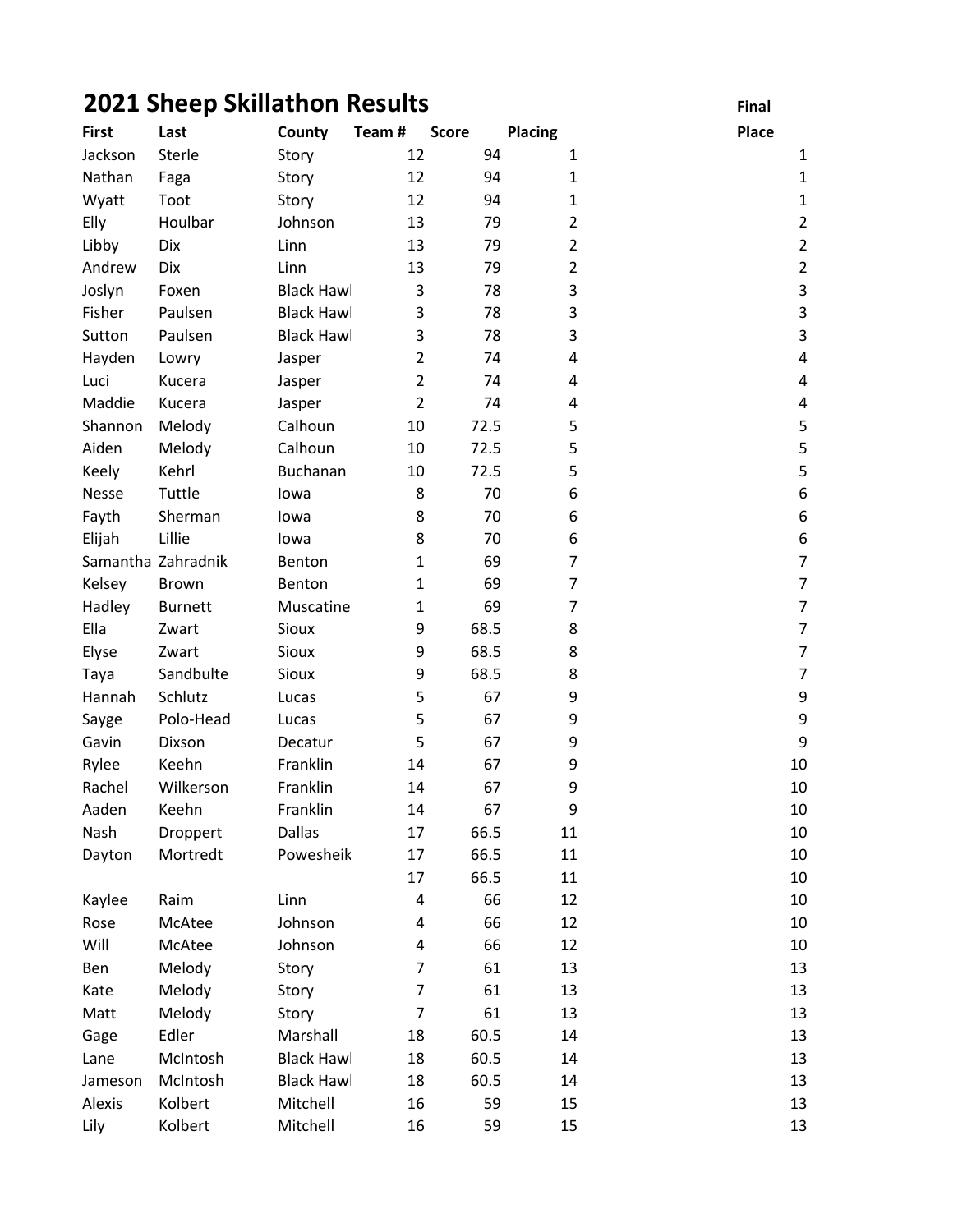|              |             |                   | 16               | 59        | 15   | 13     |
|--------------|-------------|-------------------|------------------|-----------|------|--------|
| Erin         | Christensen | Franklin          | 15               | 58        | 16   | 16     |
| Macy         | Christensen | Franklin          | 15               | 58        | 16   | 16     |
| Kenley       | Hansen      | Franklin          | 15               | 58        | 16   | 16     |
| Elsie        | McIntosh    | <b>Black Hawl</b> | 19               | 52        | 17   | 17     |
| Elizabeth    | Lafler      | <b>Black Hawl</b> | 19               | 52        | 17   | 17     |
| Maddie       |             | <b>Bremer</b>     | 19               | 52        | 17   | 17     |
| Taylor       | Rohrig      | Adair             | 6                | $\pmb{0}$ | 18   | 18     |
| Steiger      | Manson      | Benton            | 6                | $\pmb{0}$ | 18   | 18     |
| Reagan       | Gibson      | Guthrie           | $\boldsymbol{6}$ | $\pmb{0}$ | 18   | 18     |
| <b>Brady</b> | Allan       | Plymouth          | $11\,$           | 0         | 18   | 18     |
| Kiley        | Allan       | Plymouth          | 11               | $\pmb{0}$ | 18   | 18     |
| Tucker       | Rohrig      | Adair             | $11\,$           | $\pmb{0}$ | 18   | 18     |
|              |             |                   |                  | #N/A      | #N/A | 18     |
|              |             |                   |                  | #N/A      | #N/A | 18     |
|              |             |                   |                  | #N/A      | #N/A | 18     |
|              |             |                   |                  | #N/A      | #N/A | 21     |
|              |             |                   |                  | #N/A      | #N/A | 21     |
|              |             |                   |                  | #N/A      | #N/A | 21     |
|              |             |                   |                  | #N/A      | #N/A | 22     |
|              |             |                   |                  | #N/A      |      | 22     |
|              |             |                   |                  |           | #N/A |        |
|              |             |                   |                  | #N/A      | #N/A | 22     |
|              |             |                   |                  | #N/A      | #N/A | 23     |
|              |             |                   |                  | #N/A      | #N/A | 23     |
|              |             |                   |                  | #N/A      | #N/A | 23     |
|              |             |                   |                  | #N/A      | #N/A | 24     |
|              |             |                   |                  | #N/A      | #N/A | 24     |
|              |             |                   |                  | #N/A      | #N/A | 24     |
|              |             |                   |                  | #N/A      | #N/A | 25     |
|              |             |                   |                  | #N/A      | #N/A | 25     |
|              |             |                   |                  | #N/A      | #N/A | 25     |
|              |             |                   |                  | #N/A      | #N/A | 26     |
|              |             |                   |                  | #N/A      | #N/A | 26     |
|              |             |                   |                  | #N/A      | #N/A | 26     |
|              |             |                   |                  | #N/A      | #N/A | 27     |
|              |             |                   |                  | #N/A      | #N/A | 27     |
|              |             |                   |                  | #N/A      | #N/A | 27     |
|              |             |                   |                  | #N/A      | #N/A | 27     |
|              |             |                   |                  | #N/A      | #N/A | 27     |
|              |             |                   |                  | #N/A      | #N/A | 27     |
|              |             |                   |                  | #N/A      | #N/A | 29     |
|              |             |                   |                  | #N/A      | #N/A | 29     |
|              |             |                   |                  | #N/A      | #N/A | 29     |
|              |             |                   |                  | #N/A      | #N/A | 30     |
|              |             |                   |                  | #N/A      | #N/A | 30     |
|              |             |                   |                  | #N/A      | #N/A | $30\,$ |
|              |             |                   |                  | #N/A      | #N/A | 31     |
|              |             |                   |                  |           |      |        |